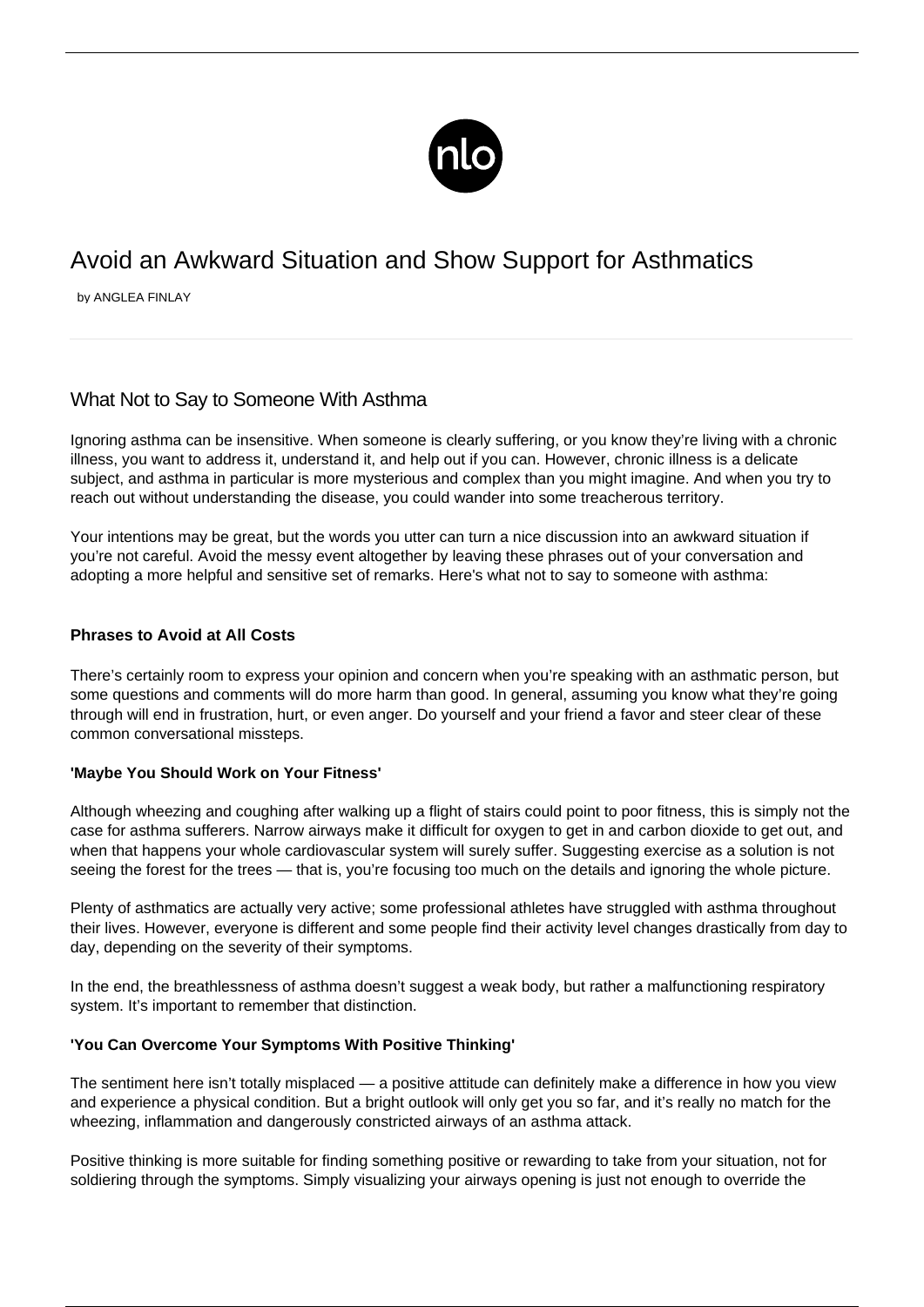physiological event that's happening in your body.

# **'You'll Develop a Tolerance If You Use Your Inhaler Too Much'**

There's a general consensus that taking too much medicine is bad for you, and in some cases, that's absolutely true. Taking antibiotics every time you come down with a cold can eventually destroy your natural defenses, and overdoing it on pain meds can lead to a dangerous and unhealthy addiction. However, when it comes to both maintenance and rescue medication for asthma, a daily inhaler habit is not only okay, it's often the healthiest way forward.

Next page: learn better ways to discuss asthma so you can show you care without sending the wrong message

# **Phrases to Avoid at All Costs**

Preventative medication is important to keep inflammation and bronchial constriction at bay, and the better you can avoid these problems, the better your overall health and general asthma prognosis. And of course, a drug that can stifle the frightening and uncomfortable symptoms of an asthma attack deserves to be used. In the case of asthma medication, "tolerance" is not a bad word.

#### **'Asthma's Not so Bad'**

Sometimes it seems that diminishing the severity of a disease can put it into better perspective and take some stress off the other person, but in reality it only serves to highlight the gap in understanding between you two.

Even if you have asthma yourself, don't make the mistake of assuming your friend, coworker or family member is going through the very same experience. Perhaps your asthma is mild and you have no trouble managing the symptoms, but that doesn't mean they're falling short or making a big deal out of nothing. One universal rule of asthma is that is affects everyone differently — it's simply impossible to know exactly how somebody else is suffering.

#### **Better Ways to Discuss Asthma**

If you want to show you care and offer help, you don't have to shy away from discussion or interaction completely (that would almost certainly send the wrong message). In fact, some simple phrases can get your sympathy across, inspire confidence and make things much more comfortable. Try these out:

#### **'I Believe You'**

You don't need to make promises; offer advice or pretend to understand everything. Sometimes all that's needed is a genuine, supportive gesture, and this one's perfect — especially when an asthma sufferer has been defending their disease to others.

#### **'Want to Hang Out?'**

This is in the same vein as the phrase above, but it brings a bit more to the table. Offering your company and friendship can go a long way. Asthma symptoms can keep people [inside and isolated](/asthma-related-depression/) more than they would like, so offer to come to them.

# **'I Can Tell How Hard You're Trying'**

Asthma symptoms can force people to miss appointments, reschedule events and back out of promises — things that many people will take personally and counter with blame. Instead, express your understanding and patience. Asthma isn't their fault, and they shouldn't feel guilty about it.